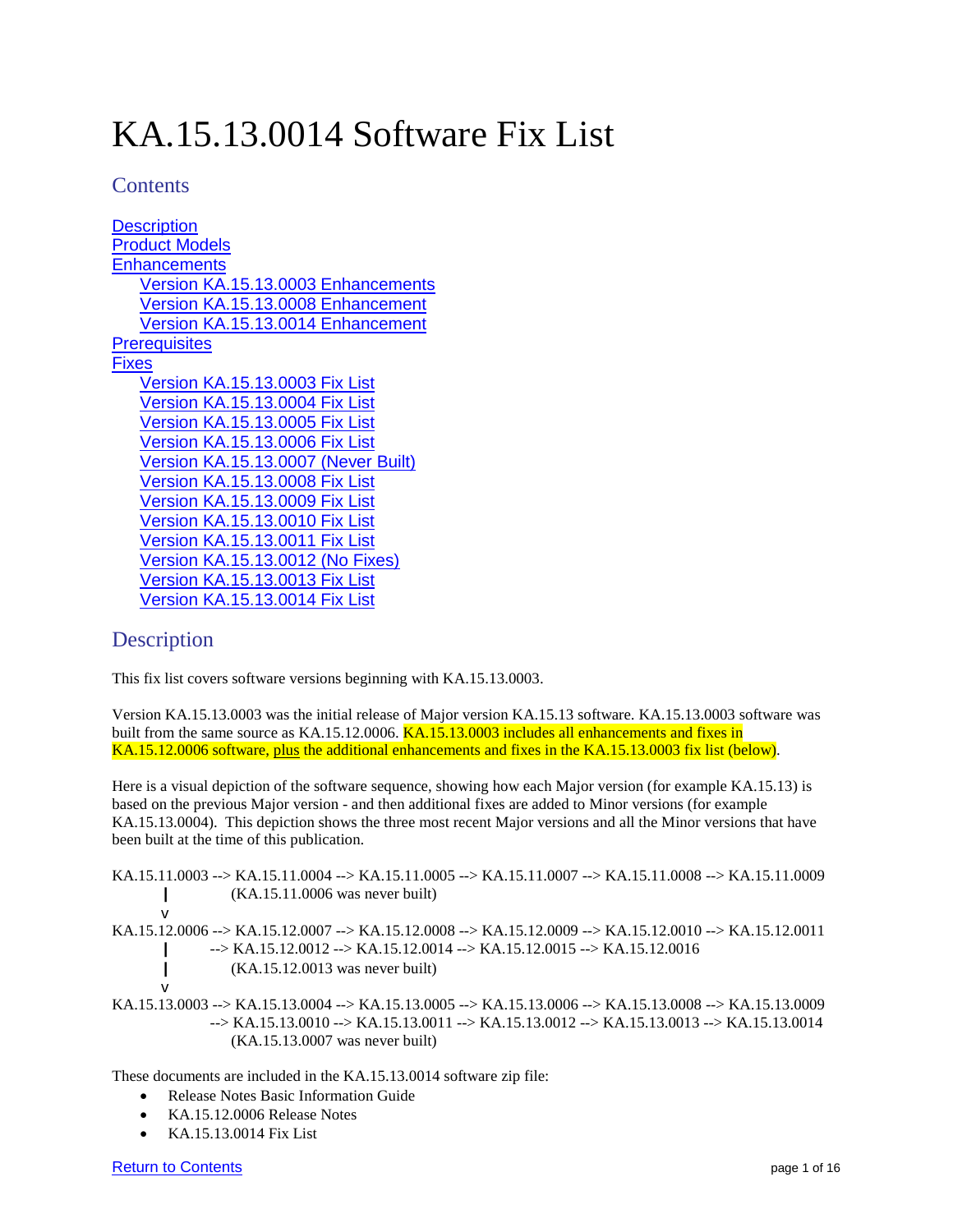# <span id="page-1-0"></span>Product Models

| HP 3800-24G-2SFP+ Switch               | (J9575A) |
|----------------------------------------|----------|
| HP 3800-48G-4SFP+ Switch               | (J9576A) |
| $HP$ 3800-24G-PoE $+$ -2SFP $+$ Switch | (J9573A) |
| $HP$ 3800-48G-PoE $+$ -4SFP $+$ Switch | (J9574A) |
| HP 3800-24SFP-2SFP+ Switch             | (J9584A) |
| HP 3800-24G-2XG Switch                 | (J9585A) |
| HP 3800-48G-4XG Switch                 | (J9586A) |
| HP 3800-24G-PoE+-2XG Switch            | (J9587A) |
| HP 3800-48G-PoE+-4XG Switch            | (J9588A) |

# <span id="page-1-1"></span>Enhancements

#### <span id="page-1-2"></span>**Version KA.15.13.0003 Enhancements**

**Enhancement (CR\_0000123302) -** Clear DHCP Snooping Counters via CLI. Clears all the statistics counters for DHCP snooping. The statistics are reset to zero. Syntax: **clear dhcp-snooping statistics**.

**Enhancement (CR\_0000115448) -** Disable Debug Without Stopping Syslog. When a syslog server is configured, the forwarding of events begins immediately. The commands **no debug event** or **no debug all** no longer have any effect. The only way to disable the forwarding of events to the Syslog server is by removing the server with the **no logging <ip-address>** command, or the **no logging** command, which removes all Syslog servers. See "Troubleshooting" in the *Management and Configuration Guide* for your switch.

**Enhancement (CR\_0000109789) -** Identification Field in Static Route Config. When there are a large number of static point-to-point routes, it is helpful to be able to identify the routes using a more meaningful designation than the IP Address. The **name** option allows you to name each configured static route, or to uniquely identify a set of static routes. See "Static Routing" in the *Multicast and Routing Guide* for your switch.

**Enhancement (CR\_0000112411) -** Local Alarm Threshold. The CLI now supports the configuration of RMON alarm threshold settings. The settings can be saved in the configuration file. See "Configuring for Network Management Applications" in the *Management and Configuration Guide* for your switch.

**Enhancement (CR\_0000111562) -** Per-Interface Syslog Event Enable-Disable. This feature provides a per-port filter that can restrict the logging of events that are associated with a link status change. Unimportant linkup/linkdown events can be filtered out, avoiding unwanted messages in the event log and reducing troubleshooting time. See "Troubleshooting" in the *Management and Configuration Guide* for your switch.

**Enhancement (CR\_0000111663) -** RADIUS Set Port Speed to 10 Mbps. A new RADIUS Vendor Specific Attribute (VSA) - HP-Port-Speed - permits the automated configuration of port speed to 10 Mbps. The port comes up at the auto-negotiated speed during initial authentication, and then the VSA overrides this auto-negotiated speed and configures it to the port speed set in the VSA. A new option, **port-speed-vsa**, is added to the **aaa portaccess** command. See "Port-Based and User-Based Access Control (802.1X)" in the *Access Security Guide* for your switch.

**Enhancement (CR\_0000111892) -** sFlow Data Over OOBM. This enhancement provides a configurable option for sending sFlow packets to a destination through the OOBM port on the switch. The sFlow collector collects sample packets through the OOBM port, allowing the monitoring of network traffic. Both IPv4 and IPv6 addresses are supported. See "Configuring for Network Management Applications" in the *Management and Configuration Guide* for your switch.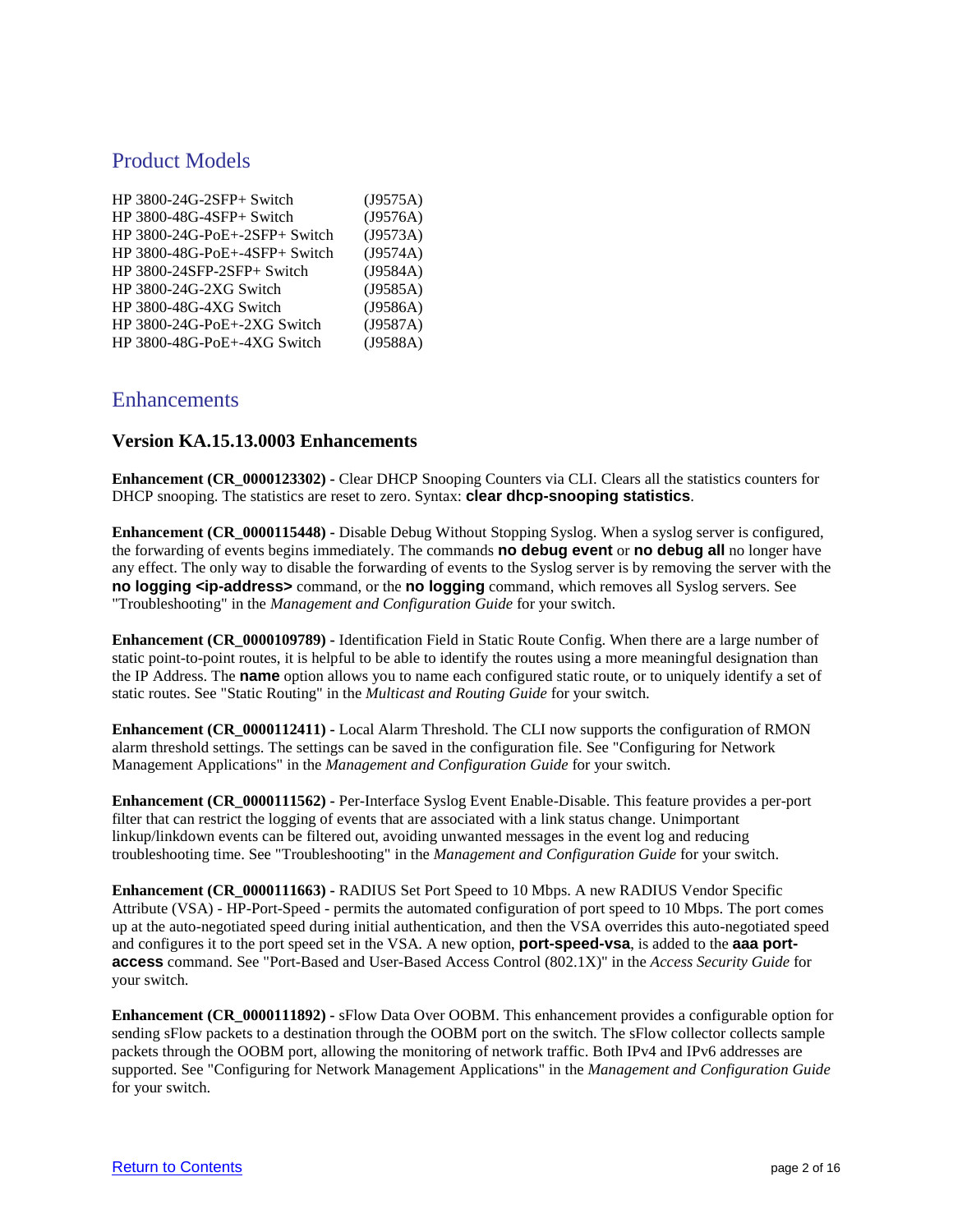**Enhancement (CR\_0000130536) -** VRRPv3. Virtual router redundancy protocol (VRRP) provides redundancy in routed networks without requiring configuration of dynamic routing or router discovery protocols. This enhancement adds IPv6 support to VRRP. VRRPv3 supports both IPv4 and IPv6 VRs. VRRPv2 mode is supported for backward compatibility. The maximum number of virtual routers supported stays at 2048, and the maximum number of VRs per VLAN stays at 32. See "Virtual Router Redundancy Protocol (VRRP)" in the *Multicast and Routing Guide* for your switch.

# <span id="page-2-0"></span>**Version KA.15.13.0008 Enhancement**

**Enhancement (CR\_0000132845) -** Additional Debug Capability. This enhancement adds tracking to identify possible switch hang situations during switch boot.

# <span id="page-2-1"></span>**Version KA.15.13.0014 Enhancement**

**Enhancement (CR\_0000154691) -** OSPFv3 Trap Enable/Disable. The switch can be configured via CLI or SNMP to enable or disable sending of OSFPv3 traps. For more information, see the *IPv6 Configuration Guide* for your switch.

# <span id="page-2-2"></span>**Prerequisites**

# BootROM Update Included!

BootROM updates are needed to be able to boot specified switch software versions. In most cases, selected software versions are used to automatically update the BootROM.

This software includes an update to BootROM version KA.15.09. If your switch has an older version of BootROM, the BootROM will be updated with this KA.15.13.xxxx software.

During the software update, the switch will automatically boot twice. The switch will update the primary BootROM, then reboot, and then update the secondary BootROM. After the switch flash memory is updated and the final boot is initiated, no additional user intervention is needed. **Do not interrupt power to the switch during this important update.**

# <span id="page-2-3"></span>Fixes

Software fixes are listed in chronological order, from oldest to newest software version. Unless otherwise noted, each software version listed below includes all the software fixes and enhancements added in previous versions listed below.

KA.15.03.3004 was the first software version for the HP 3800 switches.

# <span id="page-2-4"></span>**Version KA.15.13.0003 Fix List**

Status: Released and fully supported, and posted on the web.

**Authentication (CR\_0000134114) -** With both 802.1X and MAC Authentication configured on a port, it is possible for an already-authenticated client to be erroneously moved to the unauthenticated VLAN.

**CLI (CR\_0000128124) -** The output of **show monitor** and **show monitor <mirror\_destination\_number>** displays information for only mirror destination #1.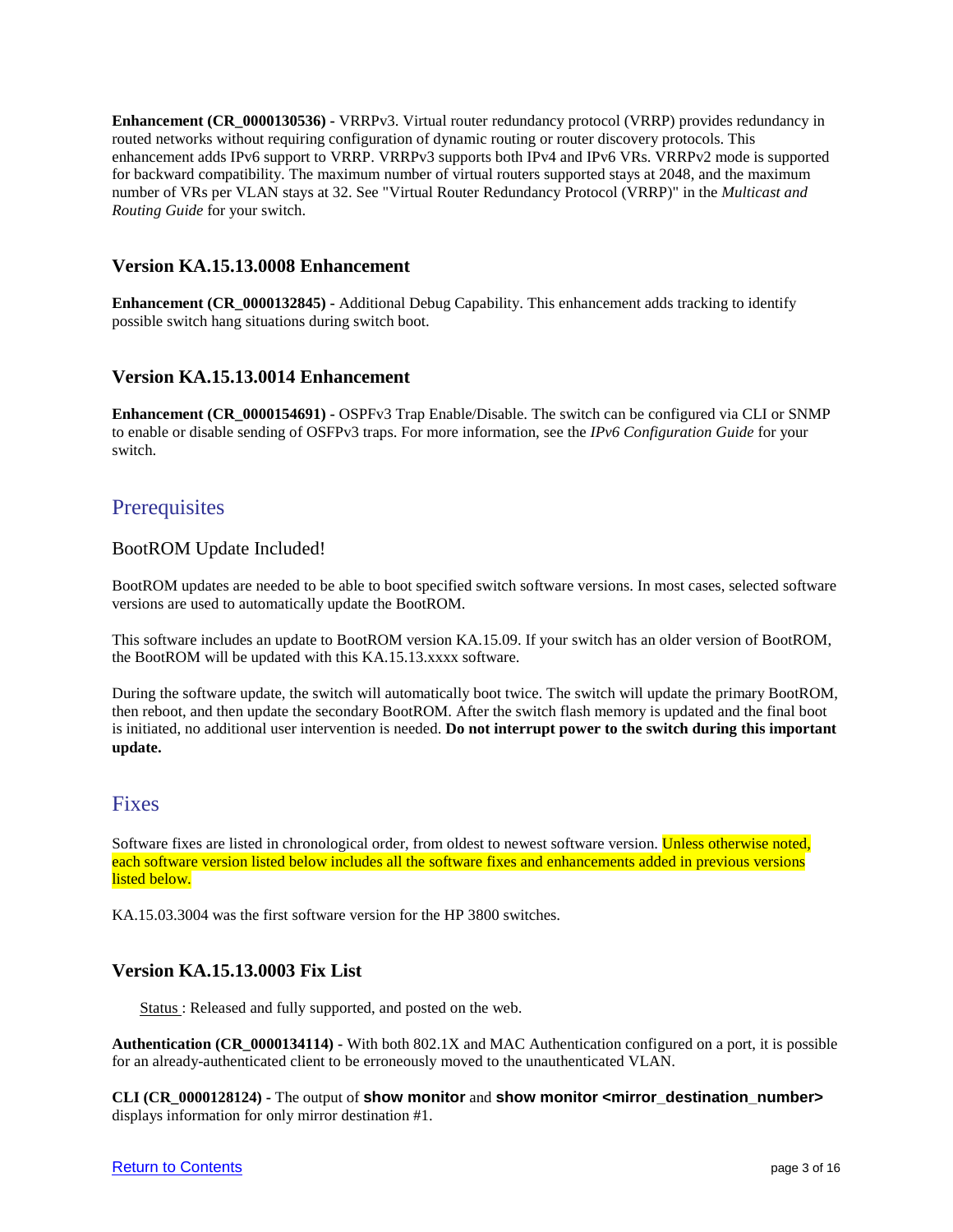**CLI (CR\_0000131778) -** The output of **show oobm** does not include the MAC address of the OOBM interface.

**Config (CR\_0000129797) -** A config file that has the entry **ipv6 ospf3 passive** on a tunnel cannot be downloaded to the switch.

**Config (CR\_0000131054) -** Setting an operator or manager password on the switch causes four features to be disabled: auto run, DHCP-based config file download from an external tftp server, DHCP-based software image download from an external tftp server, and tftp server functionality within the switch. With this fix, more accurate messages are sent regarding the specific features that are disabled by setting the operator or manager password.

**Crash (CR\_0000118301) -** With several trunks that contain a large number of VLANs (on the order of 1000), the switch might reboot unexpectedly with a message similar to Slot A subsystem went down: 07/17/12 18:19:11 K.15.09.0003 1571, Software exception at msgSys.c:552 -- in 'mNSR', task ID = 0xaa2bdc0, -> Can't get message buffer for msgSys\_recv.

**Crash (CR\_0000126777) -** With a combination of interface state changes along with IPV6 address configuration changes, it is possible for the switch to reboot unexpectedly with a message similar to SubSystem 0 went down: 01/24/13 13:31:29, Invalid Instr HW Addr=0x000004a8 IP=0x4a8, Task='mIpCtrl' Task ID=0xa9ca140 sp:0x470aab0 lr:0x723f4c, msr: 0x02029200 xer: 0x20000000 cr: 0x48000400.

**Crash (CR\_0000127335) -** In some situations, issuing the **show tech all** command might cause the switch to reboot unexpectedly with a message similar to Length Corruption.

**Crash (CR\_0000127791)** - With OSPF configured, in a rare situation the switch might reboot unexpectedly with a message similar to Software exception at rt\_table.c:4453 -- in 'eRouteCtrl', task ID = 0xa9c4c00 -> Routing Stack: Assert Failed. This improves the original Crash fix (CR\_0000120116).

**Crash (CR\_0000130339) -** In some situations, executing the command **show snmp-server traps** might cause the switch to reboot unexpectedly with a message similar to Software exception at cli\_snmpv2\_action.c:9634 -- in mSess2', task ID = 0x13ab0 -> ASSERT: failed.

**Crash (CR\_0000131604) -** Configuring Mac Authentication with a 256-client limit might cause the switch or stack member to reboot unexpectedly.

**DHCP (CR\_0000128754)** - If the switch is a DHCP client and the DHCP reply contains option 43 with sub-option codes that conflict with RFC 2132 options, the switch might use incorrect settings such as an incorrect subnet mask.

**DHCP Snooping (CR\_0000126311) -** The CLI entry **dhcp-snooping option 82 untrusted-policy keep** is not included in the config file if **no dhcp-snooping option 82** is also configured. If the config file is saved to a TFTP server, it will not function properly when subsequently loaded on a switch.

**Distributed Trunking (CR\_0000132286) -** When a MAC address moves from a Distributed Trunk port to a non-Distributed-Trunk port, the switch MAC tables sometimes show that MAC address on the wrong port.

**Distributed Trunking (CR\_0000132900)** - With a switch configured for both Distributed Trunking and MSTP, a MAC address learned on a VLAN that is not part of the Inter-Switch Connection (ISC) might not appear in the MAC table, or might appear on the wrong port. This issue has been observed when all the Distributed Trunk ports are down on the switch that learns the MAC address.

**Dynamic ARP Protection (CR\_0000132073) -** When a VLAN is configured for dynamic ARP protection and also DHCP snooping, ARP packets should be forwarded but are incorrectly dropped when the **arp-protect** configuration does not include the **validate ip** option.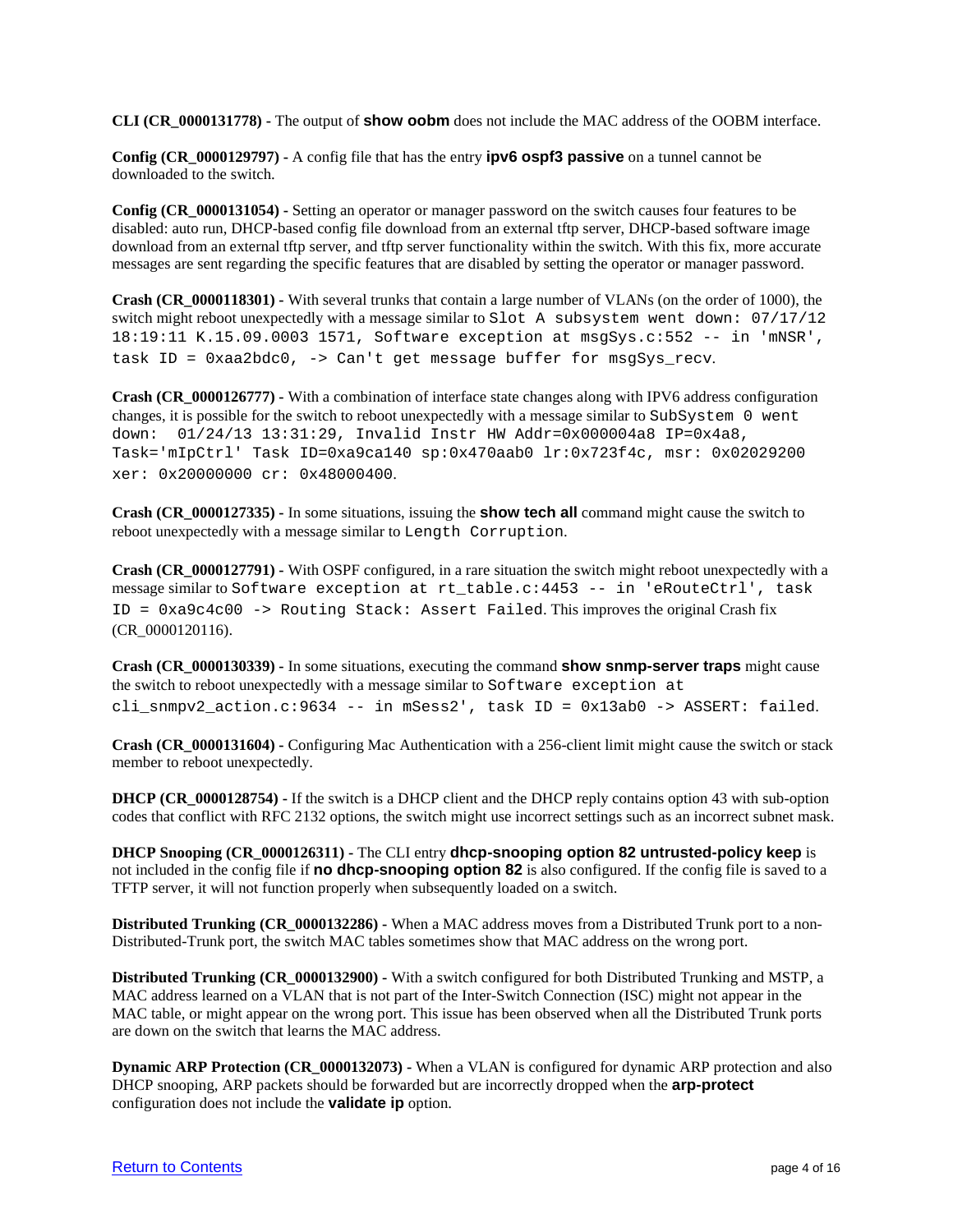**Enhancement (CR\_0000123302) -** Clear DHCP Snooping Counters via CLI. Clears all the statistics counters for DHCP snooping. The statistics are reset to zero. Syntax: **clear dhcp-snooping statistics**.

**Enhancement (CR\_0000115448) -** Disable Debug Without Stopping Syslog. When a syslog server is configured, the forwarding of events begins immediately. The commands **no debug event** or **no debug all** no longer have any effect. The only way to disable the forwarding of events to the Syslog server is by removing the server with the **no logging <ip-address>** command, or the **no logging** command, which removes all Syslog servers. See "Troubleshooting" in the *Management and Configuration Guide* for your switch.

**Enhancement (CR\_0000109789) -** Identification Field in Static Route Config. When there are a large number of static point-to-point routes, it is helpful to be able to identify the routes using a more meaningful designation than the IP Address. The **name** option allows you to name each configured static route, or to uniquely identify a set of static routes. See "Static Routing" in the *Multicast and Routing Guide* for your switch.

**Enhancement (CR\_0000112411) -** Local Alarm Threshold. The CLI now supports the configuration of RMON alarm threshold settings. The settings can be saved in the configuration file. See "Configuring for Network Management Applications" in the *Management and Configuration Guide* for your switch.

**Enhancement (CR\_0000111562) -** Per-Interface Syslog Event Enable-Disable. This feature provides a per-port filter that can restrict the logging of events that are associated with a link status change. Unimportant linkup/linkdown events can be filtered out, avoiding unwanted messages in the event log and reducing troubleshooting time. See "Troubleshooting" in the *Management and Configuration Guide* for your switch.

**Enhancement (CR\_0000111663) -** RADIUS Set Port Speed to 10 Mbps. A new RADIUS Vendor Specific Attribute (VSA) - HP-Port-Speed - permits the automated configuration of port speed to 10 Mbps. The port comes up at the auto-negotiated speed during initial authentication, and then the VSA overrides this auto-negotiated speed and configures it to the port speed set in the VSA. A new option, **port-speed-vsa**, is added to the **aaa portaccess** command. See "Port-Based and User-Based Access Control (802.1X)" in the *Access Security Guide* for your switch.

**Enhancement (CR\_0000111892) -** sFlow Data Over OOBM. This enhancement provides a configurable option for sending sFlow packets to a destination through the OOBM port on the switch. The sFlow collector collects sample packets through the OOBM port, allowing the monitoring of network traffic. Both IPv4 and IPv6 addresses are supported. See "Configuring for Network Management Applications" in the *Management and Configuration Guide* for your switch.

**Enhancement (CR\_0000130536) -** VRRPv3. Virtual router redundancy protocol (VRRP) provides redundancy in routed networks without requiring configuration of dynamic routing or router discovery protocols. This enhancement adds IPv6 support to VRRP. VRRPv3 supports both IPv4 and IPv6 VRs. VRRPv2 mode is supported for backward compatibility. The maximum number of virtual routers supported stays at 2048, and the maximum number of VRs per VLAN stays at 32. See "Virtual Router Redundancy Protocol (VRRP)" in the *Multicast and Routing Guide* for your switch.

**GVRP (CR\_0000129917) -** When the switch receives its own GVRP frames, it learns from them instead of dropping the frames.

**Loop Protection (CR\_0000127150) -** Loop protection fails to detect a loop on a port configured for 802.1X authentication, if 802.1X is not enabled globally.

**Management (CR\_0000134091) -** Disabling write access to an SNMP community via the Web user interface might cause the switch to become unresponsive to command input. The switch must be rebooted to regain management access.

**OpenFlow (CR\_0000134471) -** OpenFlow flows are not programmed correctly when RPVST+ is disabled on the OpenFlow member VLAN.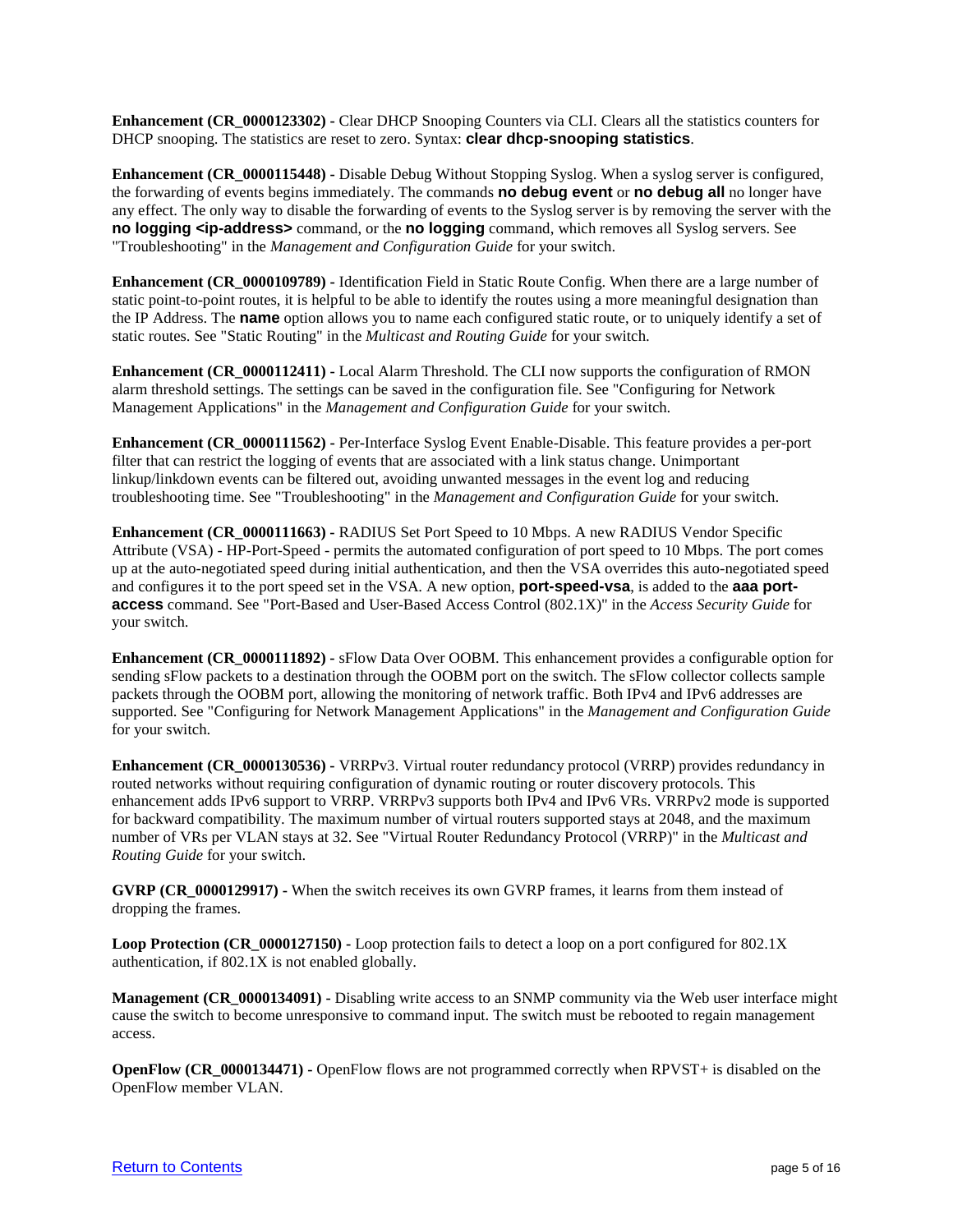**Passwords (CR\_0000130921) -** If the switch is configured with a username and password, changing the password causes the username to also change. The username is changed to the default "manager" or "operator", depending on which password is changed.

**PIM (CR\_0000128681)** - After a large number of multicast streams are added and old streams time out, the switch might get into a state where it is unable to add new multicast streams, responding with a message similar to IpAddrMgr: Failed to allocate new SW IP multicast group, table full FIB entry.

**PIM (CR\_0000130353) -** The switch might send duplicate multicast packets when sFlow is enabled and the multicast packets are routed by software.

**Routing (CR\_0000123230) -** The switch does not forward traffic to a host that has a static route configured with a 32-bit subnet mask. Traces show that the switch never sends an ARP request for that host.

**SNMP (CR\_0000122054) -** When a large number of traps are generated in a short period of time, the switch buffers might be exhausted. With this fix, switch buffers are protected by several methods, including removing duplicate/identical traps and combining individual intra-switch messages.

**SNMP (CR\_0000122623)** - After rebooting a switch configured for SNMP with the parameters **operator unrestricted**, the switch does not allow the user to set any read/write MIB objects.

**SNMP (CR\_0000123582) -** Including the **detail** parameter in the command **show ipv6 ospf3 link-state areascope detail** might cause infinite output. This affects the **show tech all** command, which includes the **detail** parameter.

**SNMP (CR\_0000126364) -** SNMP support for DHCP Relay Information (option 82) was inadvertantly disabled.

**SNMP (CR\_0000129191)** - When an SNMP trap destination is set for "no destinations", the log reports an entry of unknown var type when the event happens. Also, when the SNMP trap destination is set for "trap receivers only", traps are not sent.

**SSL (CR\_0000127972) -** A self-signed certificate cannot use a common name (CNAME) longer than 40 characters. With this fix, the limit is 90 characters.

**Stacking (CR\_0000121075)** - When stacking is enabled, the switch is accessible via the Web even after disabling the Web server, and via TELNET even after disabling TELNET.

**Stacking (CR\_0000125606) -** After issuing a **boot system flash** command, the Stack Commander erroneously reports that the member switches crashed.

**TFTP (CR\_0000129475) -** A switch config that has certain lines in the config file cannot be downloaded to the switch via TFTP. For example, attempting to download a config file with the valid statement **distributedtrunking peer-keepalive udp-port 6400** results in the error message UDP port 6400 is already in use.

**Transceivers (CR\_0000132781) -** Software does not allow the dual-speed J8177C Gigabit-copper transceiver to be configured for 100 Mbps operation, responding with a message such as Value auto-100 is not applicable to port A21.

**Uplink Failure Detection (CR\_0000127868) -** On a switch that is configured for uplink failure detection where the link to monitor (LtM) or link to disable (LtD) is an LACP trunk, after reboot the link to monitor is listed as down in the output of **show uplink-failure-detection**, and the link to disable is taken down by the switch.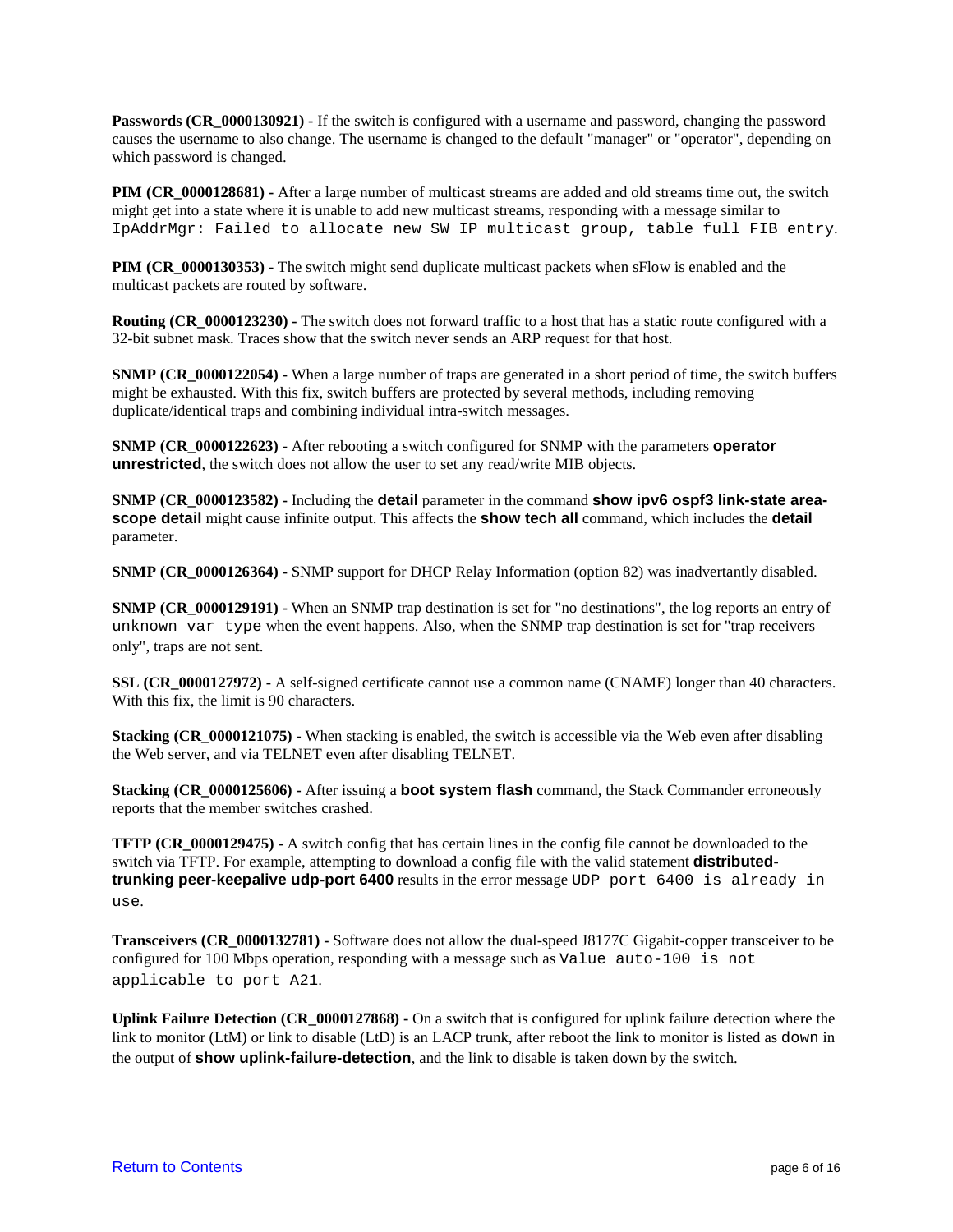# <span id="page-6-0"></span>**Version KA.15.13.0004 Fix List**

Status: Released and fully supported, but not posted on the web.

**Accounting (CR\_0000133762) -** If a Windows system is configured for both computer authentication and user authentication, accounting might not function properly.

**CLI (CR\_0000137287) -** The output of **show run vlan <VLAN\_ID>** omits the **no** in the configuration entry **no ip igmp fastleave**. Note that the output of **show run** gives correct information.

**Config (CR\_0000135481) -** After boot, a config file that has a trap destination community name with an open parenthesis "(" or a close parenthesis ")" cannot be downloaded to the switch.

**Distributed Trunking (CR\_0000135353) -** With Distributed Trunking and VRRP enabled, when both the VRRP master and backup routers reboot together, the VRRP master might not be reachable by the Distributed Trunking switches.

**Event Log (CR\_0000127436) -** After the switch uptime reaches 497 days, the timestamp entries in the event log become erratic with gaps of several hours or days. In some cases the timestamps revert to previous months and years, even though SNTP updates with those wrong timestamps report the correct date and time.

**Guaranteed Minimum Bandwidth (CR\_0000136039) -** When the switch is configured to use fewer than the default of 8 queues, packets in lower-priority queues might be unintentionally dropped.

**IGMP (CR\_0000132149)** - Although the RFC requires that the switch with the lowest IP address becomes querier, a switch that is acting as querier stops being querier when it receives a query from a switch with a higher IP address.

**IGMP (CR\_0000135527) -** A non-querier switch that receives a Join from the querier fails to send further Joins to the querier, resulting in loss of multicast traffic.

**IGMP (CR\_0000136013)** - After the switch becomes querier, it does not update the table that defines the querier port, and continues to forward IGMP packets out the port that previously led to the querier.

**Link (CR\_0000137549) -** Gigabit fiber transceivers operate in auto-negotiation mode even if the port is configured for 1000 Mbps full-duplex operation (**speed-duplex 1000-full**). If both sides of the link were configured as 1000 full, the link will go down after the switch at one side of the link is updated with affected software. This issue was introduced in software version 15.12.0006.

**MAC Authentication (CR\_0000129991) -** MAC Authentication fails when the **peap-mschapv2** parameter is included in the **aaa authentication** CLI command.

**OSPF (CR\_0000135171) -** Using the Menu interface, if the user navigates to Switch Configuration  $\geq$  IP Configuration and selects Save without changing anything on that screen, any OSPF configuration will be removed from every VLAN.

**PIM (CR\_0000134883) -** High CPU utilization from PIM message exchanges causes dropped multicast streams.

**RADIUS Accounting (CR\_0000137793) -** An interim-update status request generates incorrect accounting information in the RADIUS server. This issue was introduced with CR\_0000123330.

**TFTP (CR\_0000123187) -** TFTP file transfers initiated via TELNET or SSH fail, if the **console inactivity-timer** setting causes the TELNET or SSH session to end during the transfer. This issue does not affect file transfers initiated from the console or from SFTP.

**Trunking (CR\_0000126473) -** The switch does not allow a static LACP trunk to be configured as active or passive. This fix adds a new interface command: **lacp static [active | passive]**.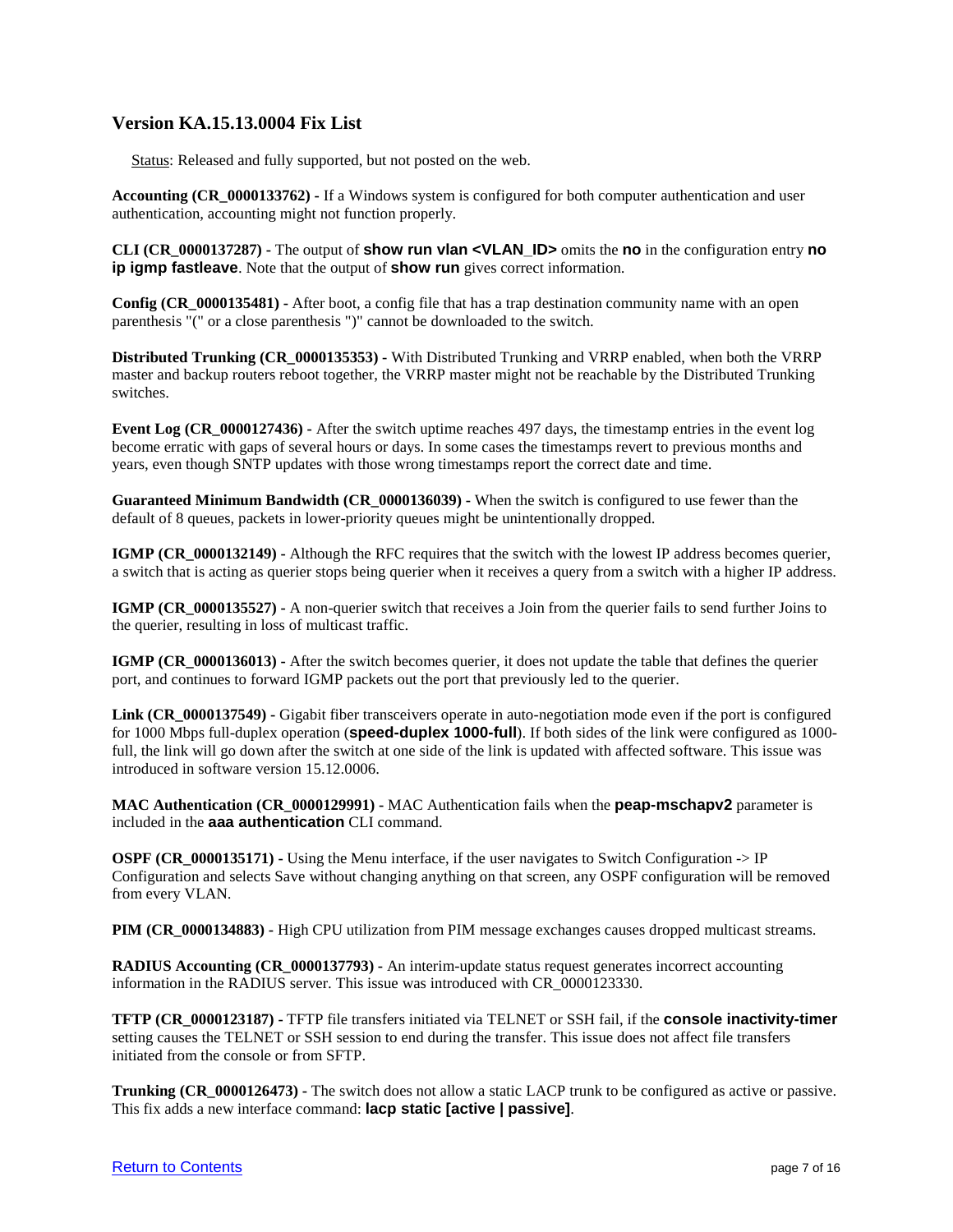**Web Management (CR\_0000135883) -** The "Rx Errors" column is missing from the Web user interface.

**Web Management (CR\_0000137792) -** A self-signed SSL certificate generated via the Web interface cannot use a common name (CNAME) longer than 40 characters. With this fix, the limit is 90 characters.

#### <span id="page-7-0"></span>**Version KA.15.13.0005 Fix List**

Status: Released and fully supported, and posted on the web.

**BGP (CR\_0000138230) -** When BGP has equal cost routes but one route is preferred due to a higher configured weight, the outputs of **show ip bgp** and **show ip route** show that the router uses the wrong route.

**CLI (CR\_0000137695) -** The **console terminal <vt100 | none | ansi>** command is only available in config mode. With this fix, the command can be entered directly from the Manager and Operator prompts.

**CLI (CR\_0000138041) -** The command **show ipv6 ospf3 link-state area-scope** does not display any output when more than 25 VLANs are configured on the switch.

**Config (CR\_0000138447) -** After a switch software update, SNMP community access privileges are incorrectly changed by the switch. The output of **show snmp-server** and the output of a "walkmib" command give different results, and neither output represents how the switch actually behaves for Manager or Operator access. This issue was introduced with CR\_0000122623; if the access settings were configured on a switch without the CR\_0000122623 fix, after updating to software with the CR\_0000122623 fix the settings are changed.

**Crash (CR\_0000115372) -** The switch might reboot unexpectedly with a message similar to NMI event SW:IP=0x00000000 MSR:0x00000000 LR:0x00000000 cr: 0x00000000 sp:0x00000000 xer:0x00000000 Task='InetServer' Task ID=0xaad3000.

**Crash (CR\_0000118056) -** The switch experiences a loss of free memory each time the **show ip ospf link-state detail** or **display ospf lsdb network** or **display ospf lsdb router** command is issued. When memory is no longer available, the switch will reboot unexpectedly with a message similar to Software exception at block.c:1165 -- in 'SIGIO Task', task ID = 0xa989fc0 -> Routing Stack: Assert Failed.

**Crash (CR\_0000135900) -** In some situations it is possible for the switch to reboot unexpectedly with a message similar to Software exception at alloc\_free.c:646 -- in 'eDrvPoll', task ID = 0xa9a7a80 -> buf already freed by 0x0A9A7D40, op=0x0006003E.

**Crash (CR\_0000137288) -** With SNTP configured, in a rare situation after a time update the switch might reboot unexpectedly with a message similar to Health Monitor: Invalid Instr Misaligned Mem Access HW Addr=0x31352e30 IP=0x31352e30 Task='mDebugCtrl' Task ID=0x3c9558c0 sp:0x11f92cd0 lr:0x31352e31 msr: 0x02029200 xer: 0x00000000 cr: 0x28000800.

**Crash (CR\_0000138879) -** After boot, a switch that has a syslog server and an IPv6 address configured might become unresponsive to management, and after a period of time the switch might reboot repeatedly with a message similar to NMI event SW:IP=0x001517d4 MSR:0x02029200 LR:0x0015178c cr: 0x28000400 sp:0x03aae0e0 xer:0x00000000 Task='mDebugCtrl' Task ID=0xa9f8000.

**Crash (CR\_0000141095) -** When a switch port is configured for MAC authentication with the **addr-moves** parameter, if a client on that port moves to a different port the switch might reboot unexpectedly with a message similar to Software exception at hwBp.c:218 -- in 'fault\_handler', task ID = 0xa5df1c0 -> MemWatch Trigger: Offending task 'mWebAuth'. Offending IP=0xb35494.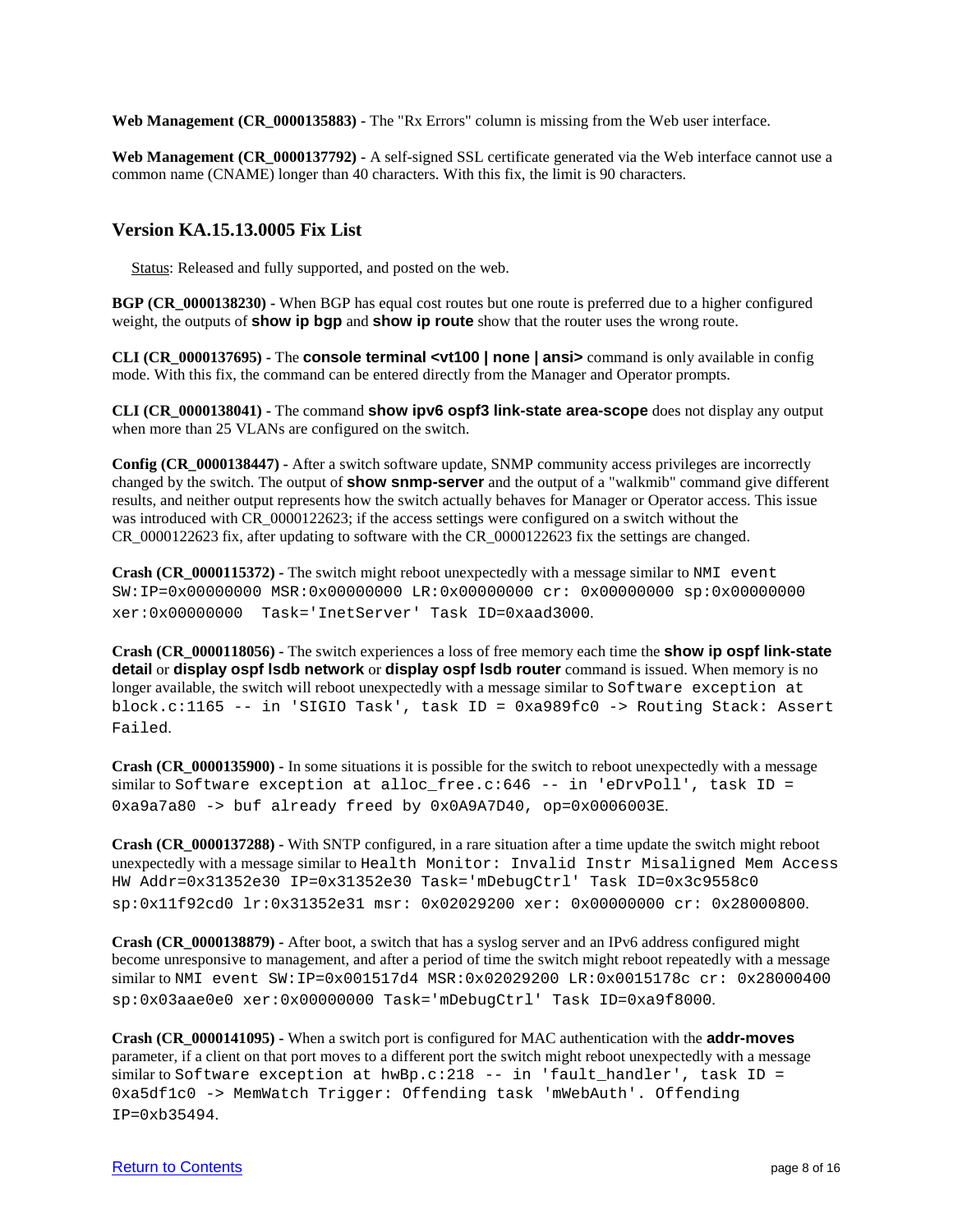**Crash (CR\_0000142271) -** The v2 zl modules in a switch might reboot unexpectedly, or the switch itself might reboot unexpectedly, after repeated link toggling of v2 zl module ports or 3800 ports.

**Crash (CR\_0000142755) -** The switch might reboot unexpectedly after repeated link toggling of fiber ports.

**DHCP (CR\_0000137877) -** A switch acting as a DHCP relay agent sends two DHCP packets, one of which incorrectly has the source MAC address of the client instead of the switch.

**Display Issue (CR\_0000140830) -** When **terminal length** is changed from the default of 24, the config file display is truncated, and the outputs of **show logging** and **show interfaces** might be interleaved in the output of **show tech all**.

**Guaranteed Minimum Bandwidth (CR\_0000138064) -** When a 10-Gigabit port on a 3800 switch or v2 zl module is operating at 1-Gigabit, low priority queues might become "starved" and drop traffic.

**ICMP (CR\_0000134682)** - The switch does not log an unsolicited ICMP reply unless it has first pinged some (any) IP address. Also, unsolicited ICMP reply log messages are sometimes associated with the DEFAULT\_VLAN instead of the VLAN of the incoming unsolicited ICMP reply.

**IGMP (CR\_0000138408) -** Joins sent by clients in response to a Group Specific Query are not forwarded by the Querier, causing the clients to lose the stream.

**IGMP (CR\_0000140514) -** After disabling IGMP forwarding on a port, multicast traffic incorrectly continues to flow from that port.

**Jumbo Frames (CR\_0000137961) -** When jumbo frames are enabled on any VLAN, OSPF fails to establish an adjacency after a switch reboot, and RIP updates might not be accepted by the router.

**Meshing (CR\_0000143068) -** Multicast traffic and unicast traffic with unknown destination addresses are not routed over the mesh.

**Mirroring (CR\_0000134191) -** IP connectivity to the mirror endpoint switch might be intermittent when remote mirroring is configured on the management VLAN, and mirroring is configured for traffic in **both** directions.

**MSTP (CR\_0000134194) -** With Spanning Tree enabled, configuring a live port as an **admin-edge-port** causes the output of **show run** to display a fixed path-cost for that port in the ist (for example, spanning-tree instance ist 5 path-cost 20000). Note that this is a display issue only, the switch uses the automatic path-cost based on the link speed.

**Multicast (CR\_0000138817) -** When a multicast stream is sent to a reserved multicast address, a General Query might not be not forwarded by the switch, causing clients to be dropped from the multicast stream.

**OSPF** (CR\_0000137616) - When the switch is configured as an OSPF neighbor, and the neighbor changes time, OSPF adjacency will temporarily drop.

**PIM-SM (CR\_0000135871)** - In some cases, a "join" from a remote host is not properly processed by the switch and the multicast traffic is not forwarded. This has been observed after a host on the same subnet as the multicast source has joined the stream, and a remote host leaves the multicast stream.

**Policy Based Routing (CR\_0000134936) -** The **show statistics policy** counter is not reset by the **clear statistics policy** command.

**sFlow (CR\_0000134427) -** sFlow sampling of multicast packets sometimes results in duplicate packets that can cause pixelation of video or other degradation of the multicast stream.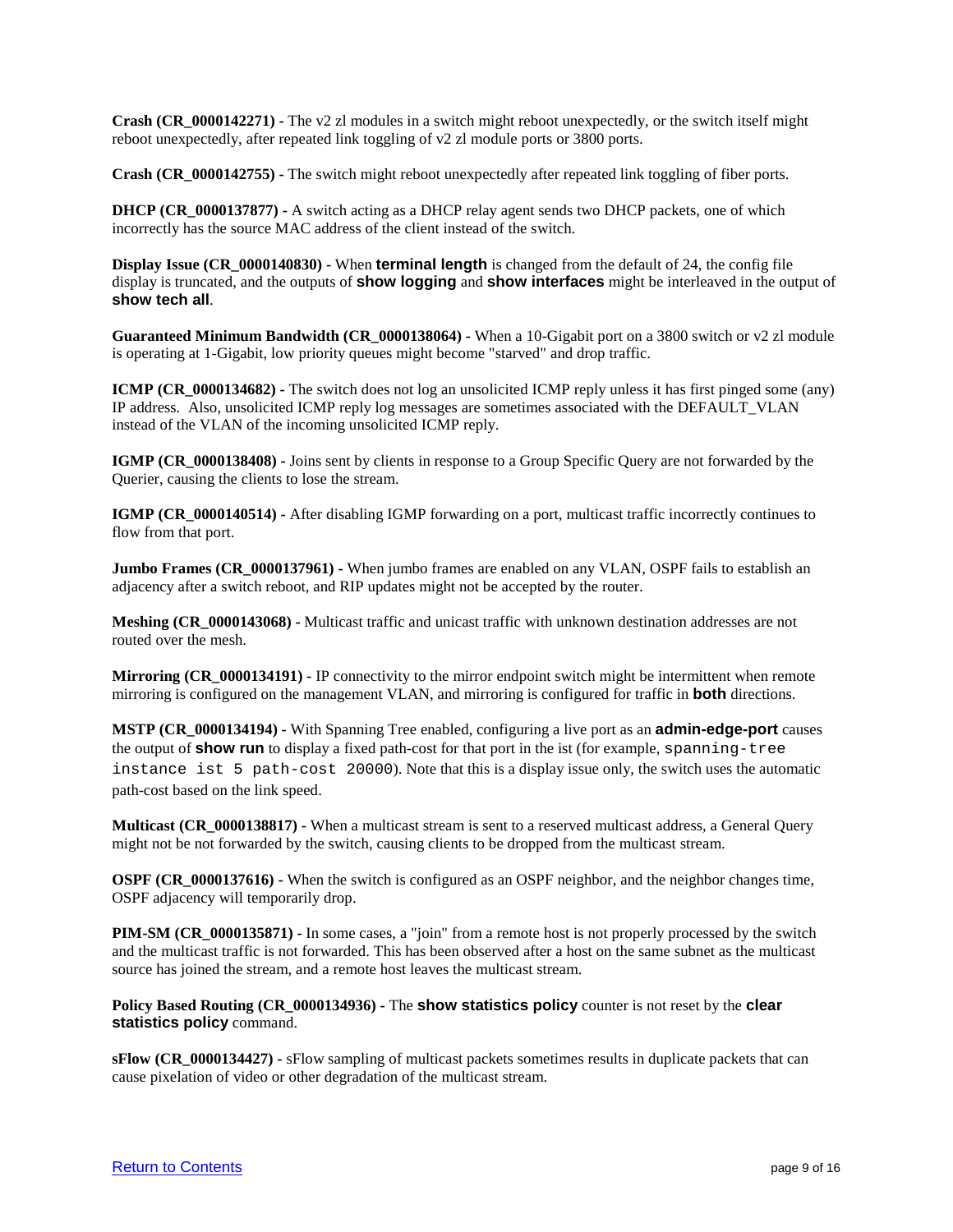**TFTP (CR\_0000132721) -** Certain lines in the configuration file are sometimes incorrectly changed when imported via TFTP. For example, the configuration entry **snmp-server community public unrestricted** might have the **unrestricted** parameter removed when the config file is downloaded via TFTP.

Web Management (CR 0000139666) - Customers using a browser that does not support the X-Frame-Options tag, and who have an open Web management session and then initiate another browser session, could be vulnerable to cross-frame scripting.

**Web Management (CR\_0000140379) -** A self-signed SSL certificate and a CA-generated certificate cannot use an organizationName, organizationalUnitName, localityName, stateOrProvinceName longer than 40 characters. With this fix, the limit is 64 characters.

# <span id="page-9-0"></span>**Version KA.15.13.0006 Fix List**

Status: Released and fully supported, but not posted on the web.

**Config (CR\_0000145562) -** A switch with an active radio port and configured with the command **lldp autoprovision radio-ports auto-vlan 2100** will move the radio ports into VLAN 2101 after a reboot. Similar errors occur for other **auto-vlan** numbers; after reboot the switch creates and uses a new VLAN instead of using the configured VLAN for radio ports.

**Console (CR\_0000140941) -** The **console inactivity-timer** setting is applied even if the user is typing on the console, when the console physical connection is to a stack member instead of the commander.

**Counters (CR\_0000141119) -** The output of **show ip counters** is incorrect when routing is enabled for IP, IPv6, or multicasts.

**Counters (CR\_0000142198) -** When a trunk configured for sFlow polling is simultaneously queried via SNMP, all counter values for the trunk are zero.

**Counters (CR\_0000143860) -** On a switch configured with rapid PVST and BPDU protection, the output of the command **show spanning-tree bpdu-protection** shows zero errant BPDUs received, even when the switch has disabled a port due to receiving a BPDU. This is a display issue only, both rapid PVST and BPDU protection function properly.

**Crash (CR\_0000137552) -** With OSPF enabled, if one switch has jumbo frames enabled but the link partner does not, the switch might reboot unexpectedly with a message similar to Software exception at block.c:1158 -- in 'SIGIO Task', task ID = 0xa94f800 -> Routing Stack: Assert Failed.

**Crash (CR\_0000139042) -** With a physical stack in operation, issuing a command such as **show tech statistics** when one of the stack members is rebooting or otherwise not communicating might cause the switch to reboot unexpectedly with a message similar to Software exception at ppmgr\_globals.c:270 -- in 'mSess3', task ID = 0x3c8ae780 -> Port record out of bounds.

**Crash (CR\_0000141877) -** With MSTP enabled, when the event log receives a large number of entries in a very short time, the switch might reboot unexpectedly with a message similar to Software exception at svc misc.c:865 -- in 'mMstpCtrl', task ID = 0xa953140 -> Failed to calloc 700 bytes.

**Crash (CR\_0000143067) -** Under extremely heavy traffic loads, repeated port toggling might cause the switch to reboot unexpectedly with a message similar to Software exception at  $bgp_tsi.c:361 - - in$ 'eRouteCtrl', task ID = 0xa95fcc0 -> Routing Stack: Assert Failed.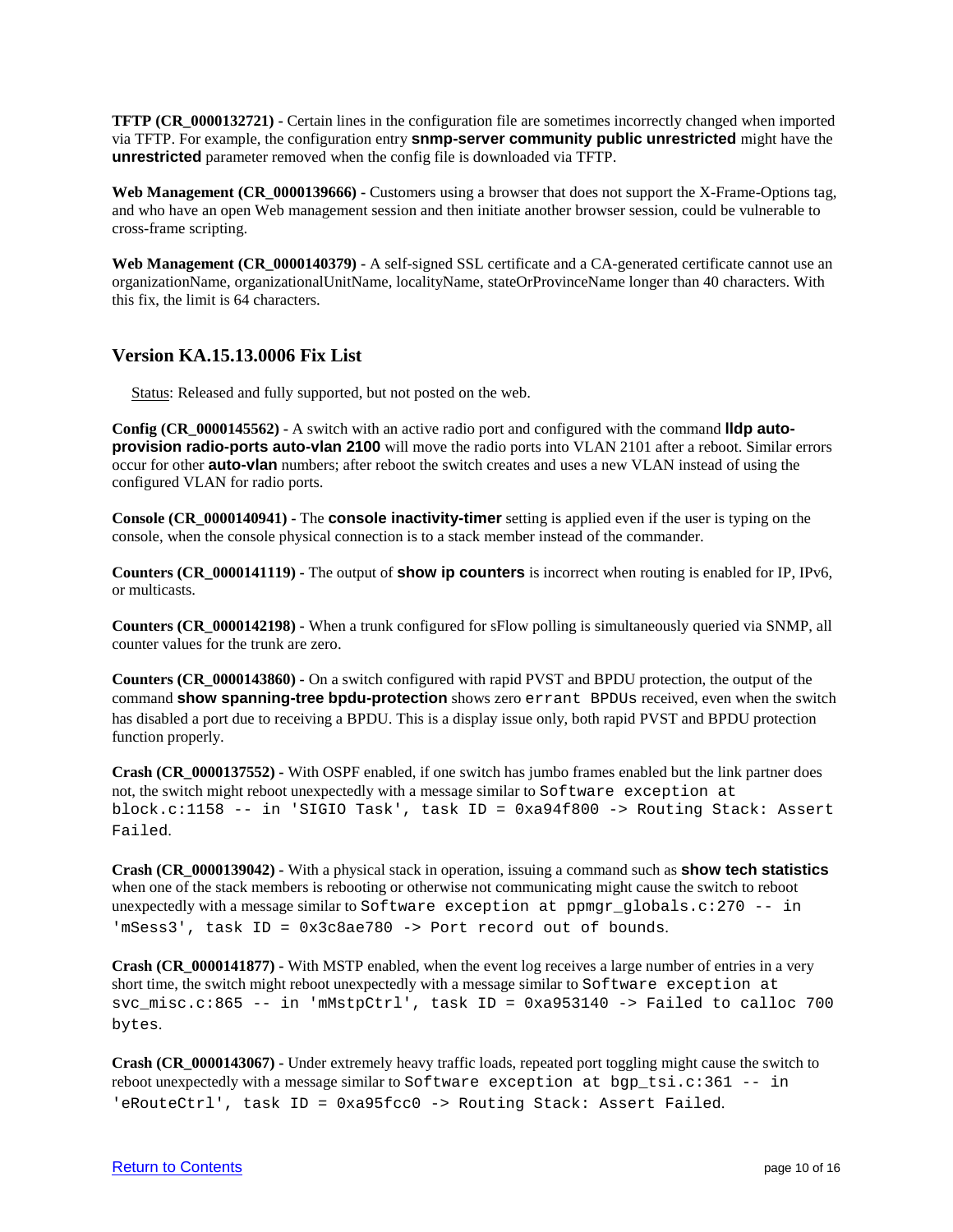**Crash (CR\_0000144879) -** The switch might reboot unexpectedly in these situations:

1) The switch is running 15.08 or earlier software, is configured to drop frames that have a destination address of 01:00:0c:cc:cc:cd, and has PVST filtering or PVST protection enabled. Then the switch is updated to 15.09 or later software.

2) The switch is running 15.09 or later software, is configured to drop frames that have a destination address of 01:00:0c:cc:cc:cd, and then PVST filtering or PVST protection is enabled.

The switch reboots unexpectedly with a message similar to Software exception at bttfLearn.c:2616 -- in 'mLpmgrCtrl', task ID = 0xa98a9c0 -> Mac Table Error.

**Crash (CR\_0000146306) -** The switch uses TCP connections internally for inter-process communication. In a situation where an internal loopback TCP socket pair receives stimulus after an extended period of idle time, the switch might reboot unexpectedly with a message similar to NMI event SW:IP=0x00e20c1c MSR:0x02029200 LR:0x00e077d0 cr: 0x44000400 sp:0x02b03c58 xer:0x00000000 Task='InetServer' Task ID=0xab31000.

**Distributed Trunking (CR\_0000144697) -** Distributed Trunking LACP links do not come up when connected to non-HP devices such as Solaris Unix systems.

**Mirroring (CR\_0000145818) -** With more than one remote mirroring session configured on a VLAN, if the user deletes a VLAN with a lower number than the VLAN being mirrored, all mirrors except the lowest-numbered mirror session are removed from the mirrored VLAN.

**OSPF (CR\_0000134463)** - When the router receives multiple duplicate LSAs in a short time period, the router does not acknowledge them all in time, which causes OSPF adjacencies to be lost and then re-formed.

**RADIUS (CR\_0000138258) -** In some situations, the switch response to "Change of Authorization" and "Disconnect Messages" from the RADIUS server is sent from an incorrect source IP address, which the RADIUS server therefore ignores.

**Spanning Tree (CR\_0000143817) -** With a switch configured for MSTP, if the spanning tree mode is changed to **force-version rstp-operation** and then a second management module (or stack member) is inserted, the switch might reboot unexpectedly with a message similar to Health Monitor: Read Error Restr Mem Access HW Addr=0xe59ff10c IP=0x779004c Task='mMstpCtrl' Task ID=0x13af9740 fp: 0x0d372620 sp:0x0d372604 cpsr: 0x6000001f.

**Switch Hang (CR\_0000142411) -** On a switch configured for Web or MAC authentication plus MSTP plus Distributed Trunking with keepalive, with high levels of reauthentication occurring on multiple ports, the switch might appear to hang and be unreachable for remote management. The console is initially accessible, but issuing a **show** command might cause the console to also hang. This affects LACP and LLDP protocols, as seen by neighboring switches.

**Transceivers (CR\_0000143444) -** Software does not allow the dual-speed J8177C Gigabit-copper transceiver to be configured for 100 Mbps operation, responding with a message such as Value auto-100 is not applicable to port A21. This is the same fix as CR\_0000132781 in 15.13.0003, which was inadvertently removed by CR\_0000126473 in 15.13.0004 software.

**Transceivers (CR\_0000146528) -** After rebooting the switch, the configuration parameter **speed-duplex auto-100** (for a J8177C gigabit-copper transceiver slot) is removed from the config file.

#### <span id="page-10-0"></span>**Version KA.15.13.0007**

Status: Never built.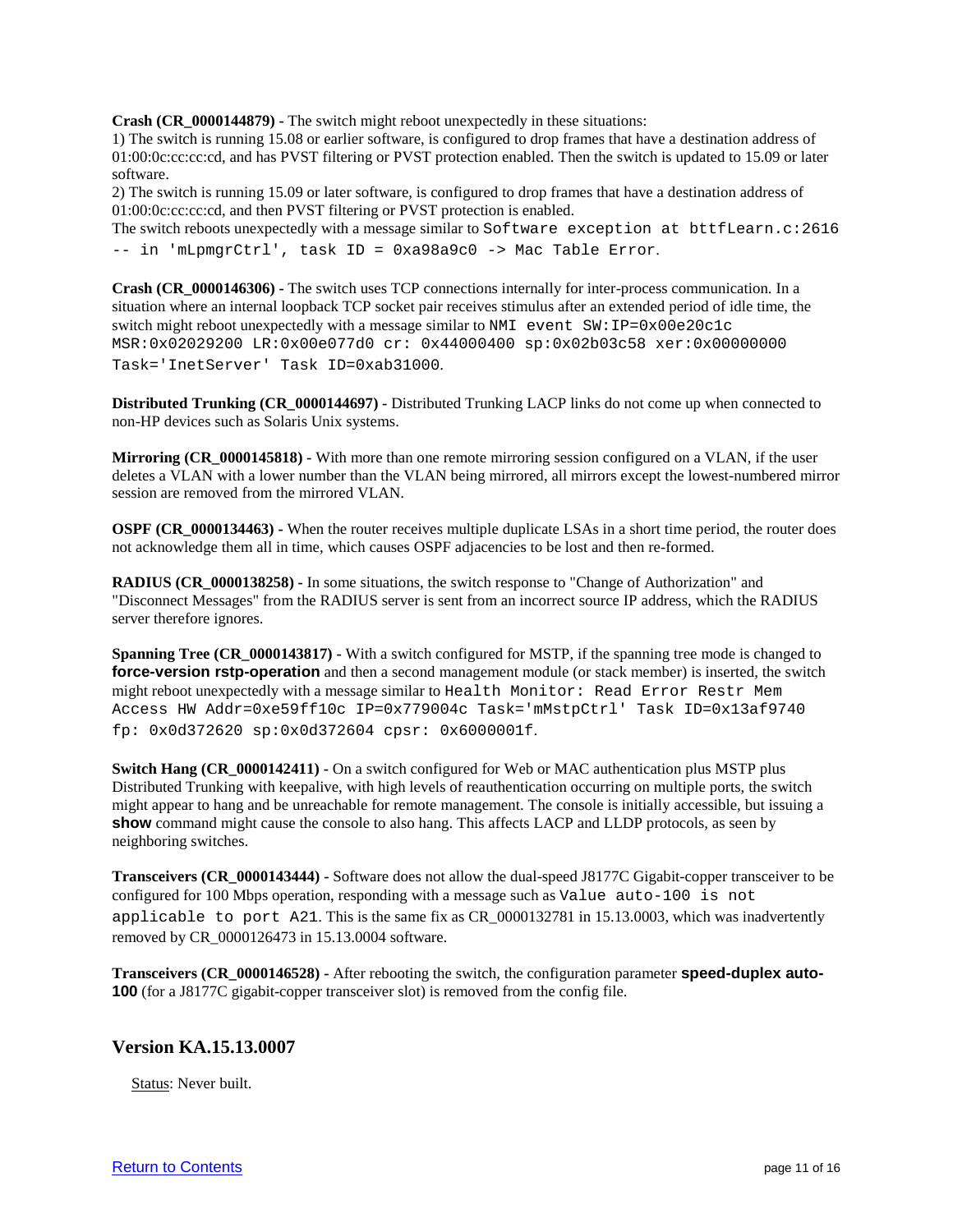## <span id="page-11-0"></span>**Version KA.15.13.0008 Fix List**

Status: Released and fully supported, and posted on the web.

**Authentication (CR\_0000148832) -** A switch configured with RADIUS authentication for primary login, and local authentication for secondary login fails to use local authentication when RADIUS servers do not respond. In that situation, the switch console is not accessible to valid users.

**BPDU Protection (CR\_0000144148) -** If VLAN 1 is not enabled on the link between a switch running rapid PVST and a switch running any Spanning Tree version, a rapid PVST switch configured for BPDU protection does not shut down the port when it receives a BPDU from the neighboring switch. However, the BPDUs are correctly dropped.

**CLI (CR\_0000136134) -** After issuing the command **no ip ssh cipher <cipher\_option>**, the entry is listed twice in the output of **show run**.

**CLI (CR\_0000143652) -** The switch does not allow the **lockout-mac** command to be configured for a MAC address that is all zeros (000000-000000).

**Config (CR\_0000145221) -** The switch prompts users to save the configuration when no changes have been made. This has been observed after configuring meshing, saving the config, and rebooting the switch.

**Console (CR\_0000148468) -** With a console cable connected to a stack member, if the user issues the **show tech all** command and then attempts to cancel the output by entering **<CTRL-C>**, the output pauses but then continues for a long time (up to 30 minutes for a five-member stack). Note that the fix has a small side-effect: Entering **<CTRL-C>** will cause a short delay before the console prompt returns.

**Crash (CR\_0000139181) -** After configuring a RADIUS server for both IPv4 and IPv6, if the software is downgraded to a version that does not support RADIUS on IPv6, and then upgraded to a software version that supports RADIUS on IPV6, the switch might reboot unexpectedly with a message similar to Software exception at ip\_util.c:1171 -- in 'swInitTask', task ID =  $0x3c971540$  -> ASSERT: failed.

**Distributed Trunking (CR\_0000148165) -** When VRRP routers have Distributed Trunking enabled, VRRP failovers might result in the VRRP virtual MAC addresses (and therefore remote subnets) to become unreachable.

**Distributed Trunking (CR\_0000148170) -** A MAC address that is learned by a Distributed Trunking switch and then moved to another port might be listed on the wrong port by the peer Distributed Trunking switch, causing that MAC address to be unreachable from the peer switch.

**Enhancement (CR\_0000132845) -** Additional Debug Capability. This enhancement adds tracking to identify possible switch hang situations during switch boot.

**IPv6 (CR\_0000148594) -** IPv6 Router Advertisements that indicate an off-link prefix are not set as "preferred" in the switch, which causes incorrect information in the output of **show ipv6**, and can affect connectivity to hosts that use IPv6 Stateless Address Autoconfiguration. This issue also causes the sFlow "Agent Address" to be listed as 0.0.0.0.

**Logging (CR\_0000147833) -** Some RMON events are not correctly defined for VRRP, which causes the switch to report an error such as system: Unknown Event ID 776 when those events occur.

**Logging (CR\_0000150244) -** Some RMON events are not correctly defined for fault-finder (FFI), SSL, and virus throttling, which causes the switch to report an error such as system: Unknown Event ID 776 when those events occur.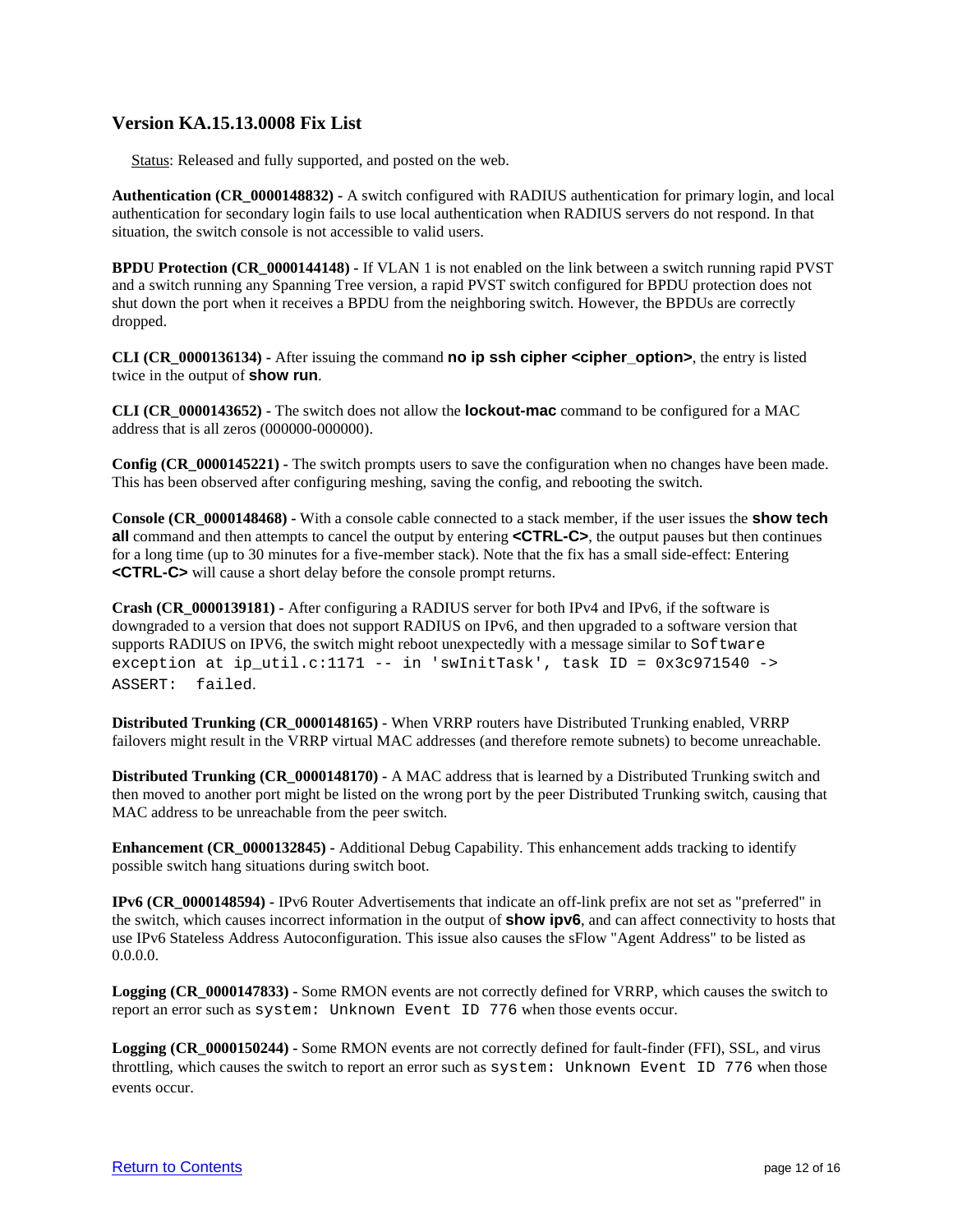**PoE (CR\_0000142629) -** When the switch experiences an AC power glitch, the switch reports a power supply failure and incorrectly drops PoE power to all connected powered devices (PDs).

**PoE (CR\_0000147518)** - After reboot, pre-standard detection of PoE devices does not function correctly on a 2920 or 3800 stack, if the stack commander is a non-PoE switch.

**PoE (CR\_0000148808) -** After disabling PoE on one or more ports, the output of **show cpu slot <slot-number>** shows an increase in CPU utilization of 15% or more.

**Policy Based Routing (CR\_0000147703) -** In some situations, the switch does not allow a **service-policy** to be removed from a VLAN, responding with the error commit failed. Workaround: Reboot the switch, then issue the **no service-policy** command.

**Rate Limiting (CR\_0000147093) -** If rate limiting is applied on the port that connects adjacent OSPF routers, the adjacency is lost after a switch reboot. This issue affects v2 zl modules and 3800 switches.

**sFlow (CR\_0000147660) -** In an IPv6-only environment with stateless auto-configuration, sFlow incorrectly uses the link-local address as the agent ID.

**SNMP (CR\_0000147370)** - After using SNMP to configure a RADIUS server on the switch, the switch does not allow a login until the switch is rebooted.

**SNMP (CR\_0000149657) -** When using the "createAndWait" mode to set parameters via SNMP, multiple RADIUS servers cannot be configured.

**Switch Hang (CR\_0000146247) -** With both authentication and accounting enabled, the switch might become unresponsive to management, requiring a reboot to recover.

**TELNET (CR\_0000142571) -** While a user is being authenticated by a RADIUS server, issuing the **show access-list radius all** command from a TELNET session might cause the TELNET session to hang.

**Web Management (CR\_0000149099) -** When Spanning Tree Protocol (STP) is enabled via the Web user interface, "mstp" is shown as the default STP mode, and "mstp" is displayed as the operational mode after the user enables STP and saves the change. However, the command line interface shows that the switch operates in "rpvst" mode. Workaround: From the Web user interface, use the dropdown menu to explicitly select "mstp" from the dropdown options, then save the change.

#### <span id="page-12-0"></span>**Version KA.15.13.0009 Fix List**

Status: Released and fully supported, but not posted on the web.

**OSPF (CR\_0000147711) -** Link State Advertisements (LSAs) are retransmitted by the router before the retransmit timer expires. This improves the original OSPF fix (CR\_0000134463).

**OSPF (CR\_0000149413) -** The SPF counter for OSPFv3 increments for link-state updates even if there is no topology change.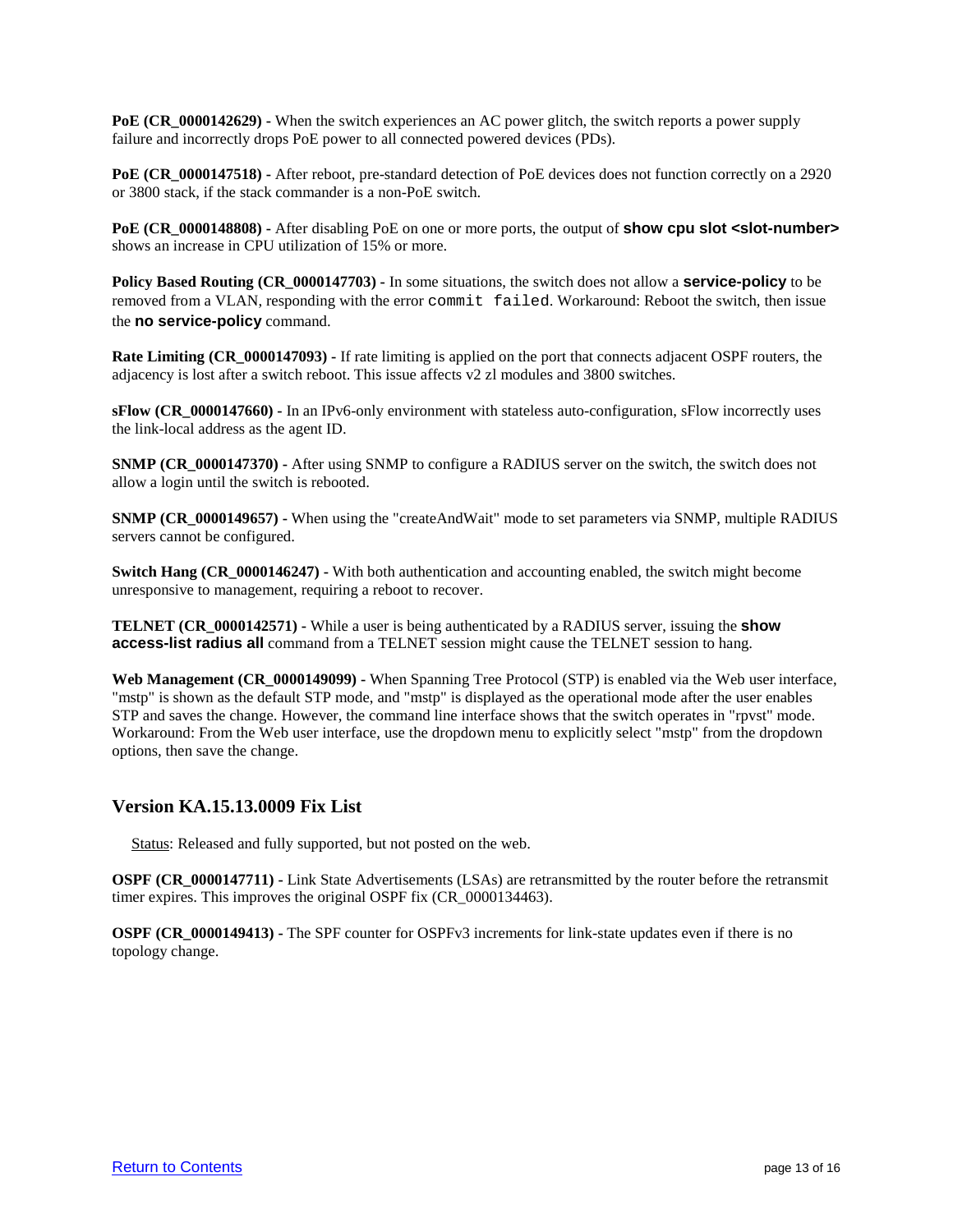# <span id="page-13-0"></span>**Version KA.15.13.0010 Fix List**

Status: Released and fully supported, but not posted on the web.

**Crash (CR\_0000153700) -** Three commands are removed from the **show tech all** and **show tech route** commands (which invoke many sub-commands): **show ipv6 ospf3 link-state link-scope detail**, **show ipv6 ospf3 link-state area-scope detail**, and **show ipv6 ospf3 link-state as-scope detail**. In certain situations, issuing those commands will cause the switch to reboot unexpectedly with a message similar to Health Monitor: Invalid Instr Misaligned Mem Access HW Addr=0x017cb590 IP=0x17cb590 Task='eRouteCtrl' Task ID=0xa96de00 sp:0x48cea20 lr:0x10086d4 msr: 0x02029200 xer: 0x20000000 cr: 0x44000400.

**Distributed Trunking (CR\_0000151202) -** After receiving a Join on an Inter-Switch Connection (ISC) port, the switch does not forward Joins from other ports onto the Inter-Switch Connection (ISC).

# <span id="page-13-1"></span>**Version KA.15.13.0011 Fix List**

Status: Never released.

**Crash (CR\_0000153524) -** Entering the command **show ipv6 ospf3 link-state area-scope detail** might cause the switch to reboot unexpectedly with a message similar to Health Monitor: Invalid Instr Misaligned Mem Access HW Addr=0x017cb590 IP=0x17cb590 Task='eRouteCtrl' Task ID=0xa96de00, given one of the following conditions:

1) There are more than 64 OSPFv3-enabled VLANs

2) There are more than 64 neighbors on an OSPFv3-enabled broadcast link

3) There are more than 64 addresses advertised in a NAP LSA

4) There are more than 64 IPv6 addresses on an OSPFv3-enabled VLAN

**Switch Hang (CR\_0000153460) -** Issuing the **boot system** command while VRRP traffic is being received by the switch might cause the switch to hang and not boot completely.

**Switch Hang (CR\_0000154152) -** If the switch is sending output to the console at the time the switch is rebooted, the switch might hang and not boot properly.

# <span id="page-13-2"></span>**Version KA.15.13.0012 (No Fixes)**

Status: Released and fully supported, but not posted on the web.

# <span id="page-13-3"></span>**Version KA.15.13.0013 Fix List**

Status: Released and fully supported, and posted on the web.

**802.1X (CR\_0000149780) -** Already-authenticated clients that send an EAPOL-Start message are de-authenticated by the switch. This situation happens if the client runs Windows Vista and later operating systems that are set to "include learning".

**CLI (CR\_0000148661) -** When the output of **show power-over-ethernet brief** displays a Detection Status of either Searching or Delivering for a port, the **show tech all** "poe\_status\_port all" section displays Other Fault as the "Detect Stat".

**CLI (CR\_0000150144)** - The output of **show dhcp-relay bootp-gateway vlan <VLAN\_number>** gives an incorrect BOOTP Gateway address for VLANs that are not configured for DHCP relay.

#### [Return to Contents](#page-0-0) **page 14 of 16**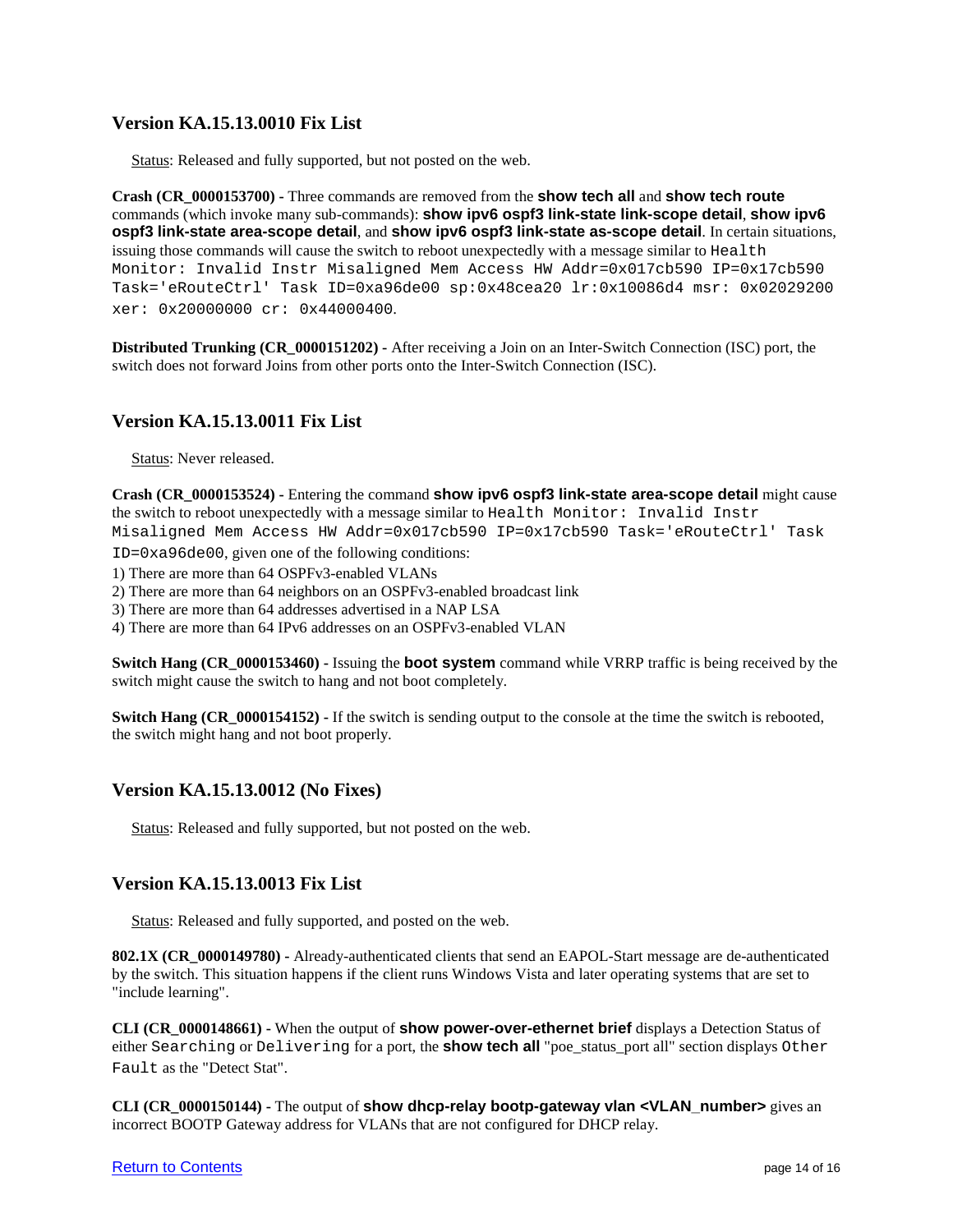**Config (CR\_0000149526) -** Enabling stacking on a switch that has a trunk configured creates an invalid entry for the trunk in the config file. The resulting configuration file cannot be downloaded to the switch.

**Crash (CR\_0000152222)** - With multiple authentication protocols active in a high-stress environment, the switch might reboot unexpectedly with a message similar to NMI event HW: IP=0x0103191c MSR:0x02029200 LR:0x00121208 cr: 0x20000800 sp:0x02d56220 xer:0x20000000 Task='tDevPollRx' Task ID=0x2d3fc78.

**Management (CR\_0000149528) -** In some situations with multiple TELNET and/or SSH sessions established, the switch does not accept additional management sessions even if some of the existing ones are killed, responding with the message Sorry, the maximum number of sessions are active. Try again later.

**PoE (CR\_0000155619) -** Some Unify IP phones exhibit a PoE incompatibility with some HP switches, which might result in a hard failure of the phone. For more information see the customer advisory at http://h20564.www2.hp.com/portal/site/hpsc/public/kb/docDisplay/?docId=c04438506.

**SNMP (CR\_0000151035)** - The switch incorrectly reports that MIB object entPhysicalIsFRU = False for removable fantrays, power supplies, and transceivers.

**SNMP (CR\_0000154463) -** The switch incorrectly reports that MIB object entPhysicalIsFRU = False for transceivers for some switches. This improves the original SNMP fix (CR\_0000151035).

#### <span id="page-14-0"></span>**Version KA.15.13.0014 Fix List**

Status: Released and fully supported, and posted on the web.

**Counters (CR\_0000148671) -** The output of **show ip counters ipv6** gives incorrect values.

**CPU Utilization (CR\_0000153428) -** With high volumes of routed IPv6 traffic, switch CPU utilization might remain at high levels for long periods of time. This issue is most prevalent with v1 zl modules.

**Crash (CR\_0000146176) -** After receiving multiple route changes or route flaps in a short period of time, the switch might reboot unexpectedly with a message similar to Software exception at  $krt.c:2134$  -- in 'eRouteCtrl', task ID = 0xa9bc400 -> Routing Stack: Assert Failed.

**Crash (CR\_0000151102) -** In a rare situation, after a failover to the Standby Management Module (SMM) or the stack's Standby switch, the switch might reboot unexpectedly with a message similar to Software exception at asicMgrSlaveFilters.c:185 -- in 'mNSA', task ID = 0x1b1fea80 -> Internal Name Server Error.

**Crash (CR\_0000152350) -** With BGP configured, issuing a routing **show** command might cause the switch to reboot unexpectedly with a message similar to Software exception at multMgmtUtil.c:88 -- in 'mLoopPTx', task ID = 0x3c8ef980 -> Internal error.

**Crash (CR\_0000153386)** - When a large number of 802.1X clients are being authenticated, reconfiguring port security modes such as **learn-mode** might cause the switch to reboot unexpectedly with a message similar to Software exception at multMgmtUtil.c:88 -- in 'mPpmgrCtrl', task ID = 0x13b1f940 -> Internal error.